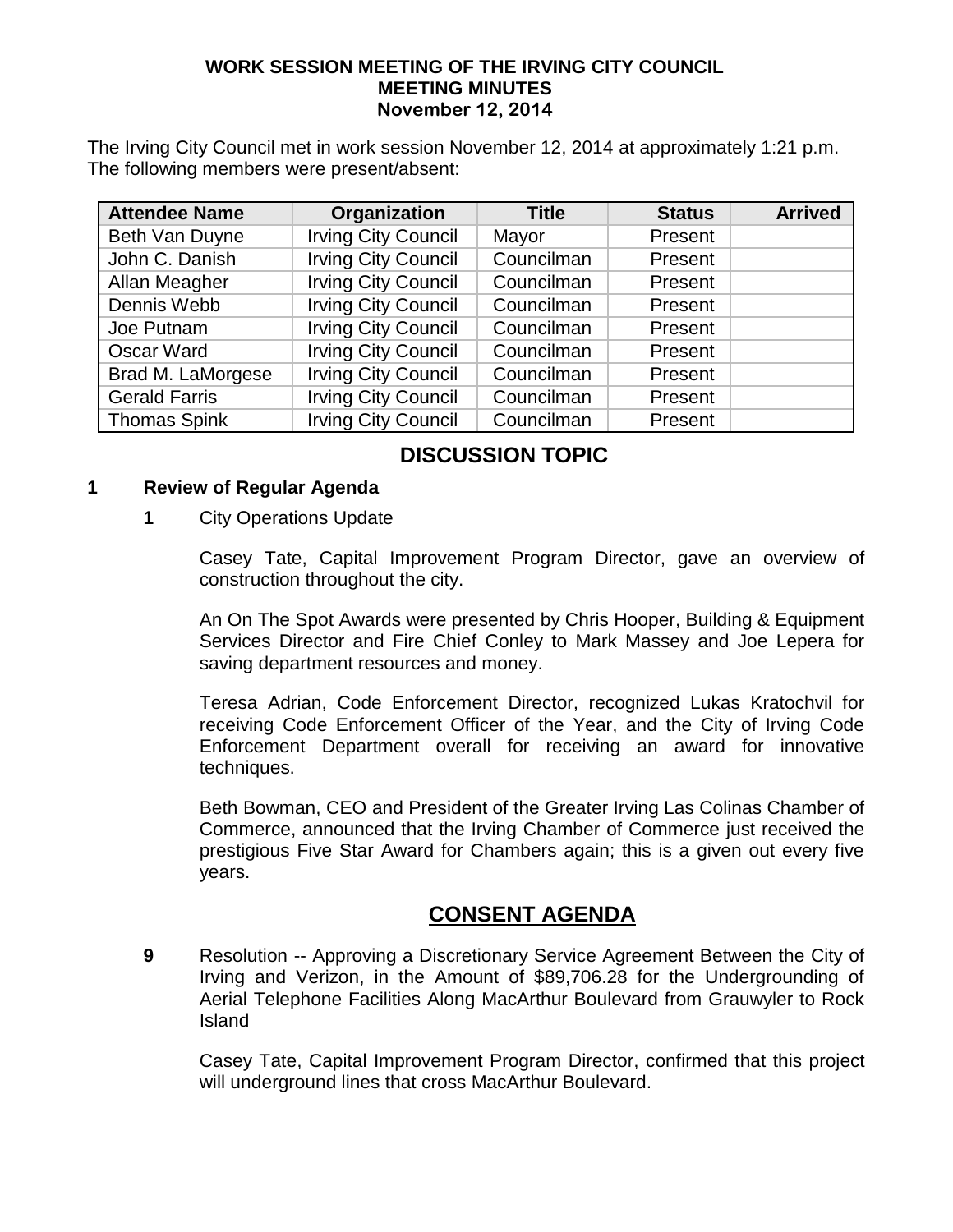**14** Resolution -- Approving a Payment in Lieu of Tax Agreement and Authorizing the Mayor to Execute a Letter of Support for DMG Mori Seiki, U.S.A., Inc., to Receive Foreign Trade Zone Designation

Doug Janeway, Interim Economic Development Director, detailed the Foreign Trade Zone Designation request by DMG Mori Seiki, U. S. A., Inc.

**17** Resolution -- Approving the Purchase of Non-Destructive Leak Detection Services for the 48-Inch Jamison Water Transmission Main from Pure Technologies U.S., Inc., in an Amount Not to Exceed \$68,400.00 through a Cooperative Purchasing Agreement with the City of Dallas

Todd Reck, Water Utilities Director, described the project for leak detection along the water line.

**28** Resolution -- Awarding a Contract to Boyd Construction Services, LLC, in the Amount of \$216,593.35, for the Northgate Park Project Concrete Installation

Council and staff discussed the park project and other parks that need improvements.

### **INDIVIDUAL CONSIDERATION**

**35** Ordinance -- Approving Annually Repeating Annuity Increases at Thirty Percent (30%) of the Consumer Price Index for Retirees and Beneficiaries of Retirees of the City of Irving Under the Act Governing the Texas Municipal Retirement System in the Total Estimated Amount of \$3.1 Million and Establishing Effective Date

Ike Obi, Human Resources Director, described the cost of living adjustment for retirees under the Texas Municipal Retirement System.

**36** Resolution -- Approving First Amended and Restated Reimbursement Agreement in an Amount Not to Exceed \$44,000,000 with ARK Group of Irving, Inc., for Capital Infrastructure Improvements Within Tax Increment Reinvestment Zone No. One

Michael Morrison, Deputy City Manager, outlined the proposed changes to the reimbursement agreement with ARK Group of Irving, Inc., and discussed the expenditures that are TIF eligible and bond eligible for reimbursement.

Council and staff discussed at length the details of the agreement.

**37** Resolution -- Amending City Council Rules of Procedure Including Establishing Rules Relating to Council Committees (Postponed from October 23, 2014)

Charles Anderson, City Attorney, detailed the updated proposed changes to the Council's Rules of Procedure that was postponed at the last meeting.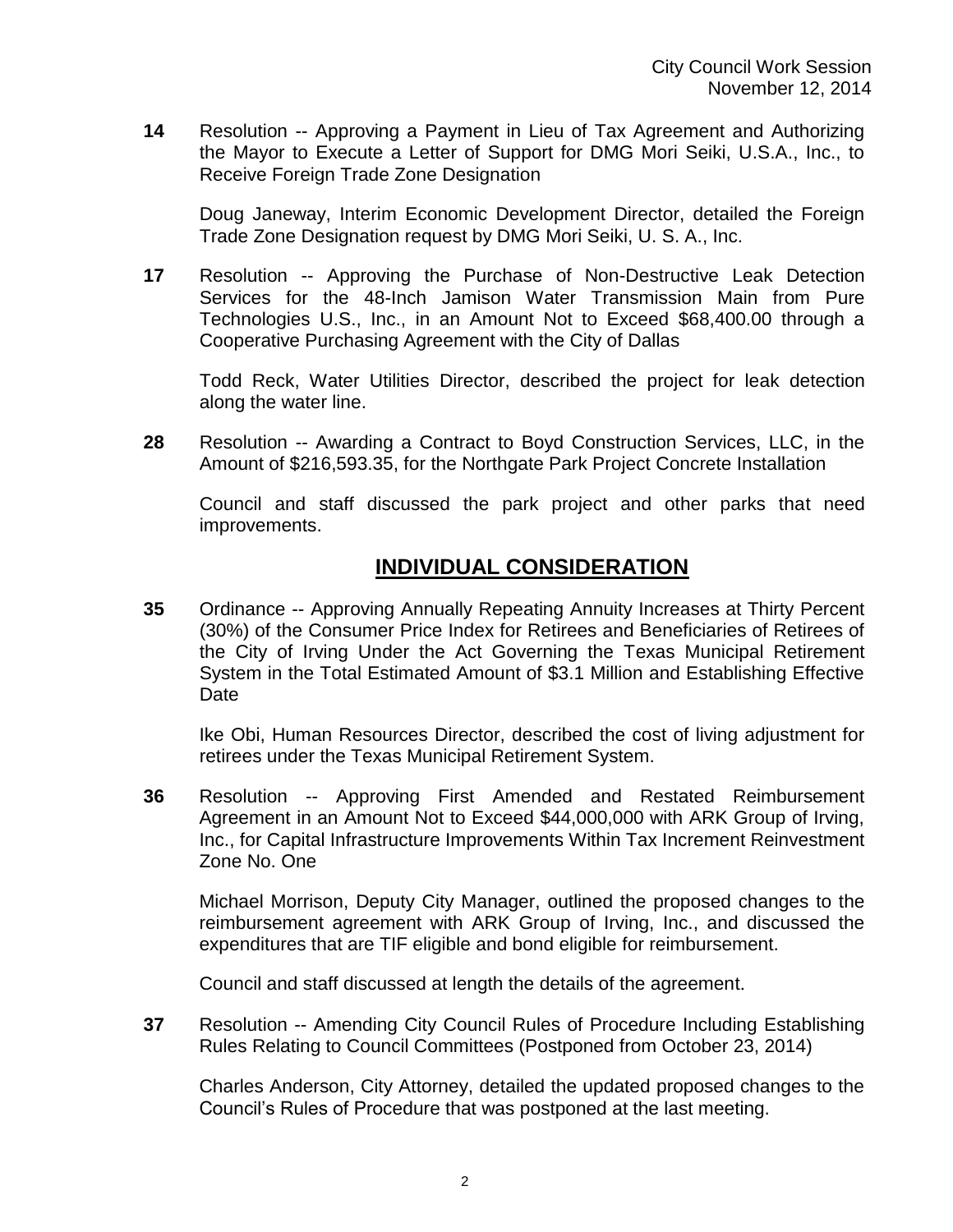Council and staff discussed the procedures and came to a consensus to not include the minute approval steps within the amendment document.

## **ZONING CASES AND COMPANION ITEMS**

**38** Ordinance -- Zoning Case #ZC14-0057 - Amending the Comprehensive Plan to Change the Recommended Land Use from Neighborhood Enhancement Zone to Commercial and Granting S-P-1 (Detailed Site Plan) for C-C (Community Commercial) Uses - Approximately 2.1 Acres Located at 620, 702 and 708 South Irving Heights Drive - 702 Irving Heights, LLC, Owner/Applicant

Ken Bloom, Urban Development Manager, presented the applicant's request, noting staff recommends approval per the recommendation of the Planning and Zoning Commission.

**39** Ordinance -- Zoning Case #ZC14-0063 - Granting S-P-1 (Detailed Site Plan) for ML-20 (Light Industrial) Uses - Approximately 0.42 Acres Located at 1426 and 1430 North Belt Line Road - Beltline Auto Body and Repair, Applicant/Owner

Ken Bloom, Urban Development Manager, presented the applicant's request, noting staff recommends approval per the recommendation of the Planning and Zoning Commission.

**40** Ordinance -- Zoning Case #ZC14-0064 - Granting S-P-1 (Detailed Site Plan) for R-AB (Restaurant with the Accessory Use of the Sale of Alcoholic Beverages for On-Premises Consumption) Uses with a Variance to the Distance Separation Requirements from a Church - Approximately 3,435 Square Feet Located at 100 East Irving Boulevard - Big State Fountain Grill, Inc., Applicant - NIEMCO Properties Inc., LLC, Owner

Ken Bloom, Urban Development Manager, presented the applicant's request, noting staff recommends approval per the recommendation of the Planning and Zoning Commission.

### **APPOINTMENTS AND REPORTS**

**41** Resolution -- Annual Appointments to Boards, Commissions, and Committees, to Fill Two-Year Terms and Various Unexpired Terms

It was the consensus of the Council to discuss this item after Executive Session but due to a fire alarm, this item was not discussed.

### **2 Canal Fest Recap**

Joe Moses, Recreation Manager, presented the outcome of the upcoming Canal Fest event.